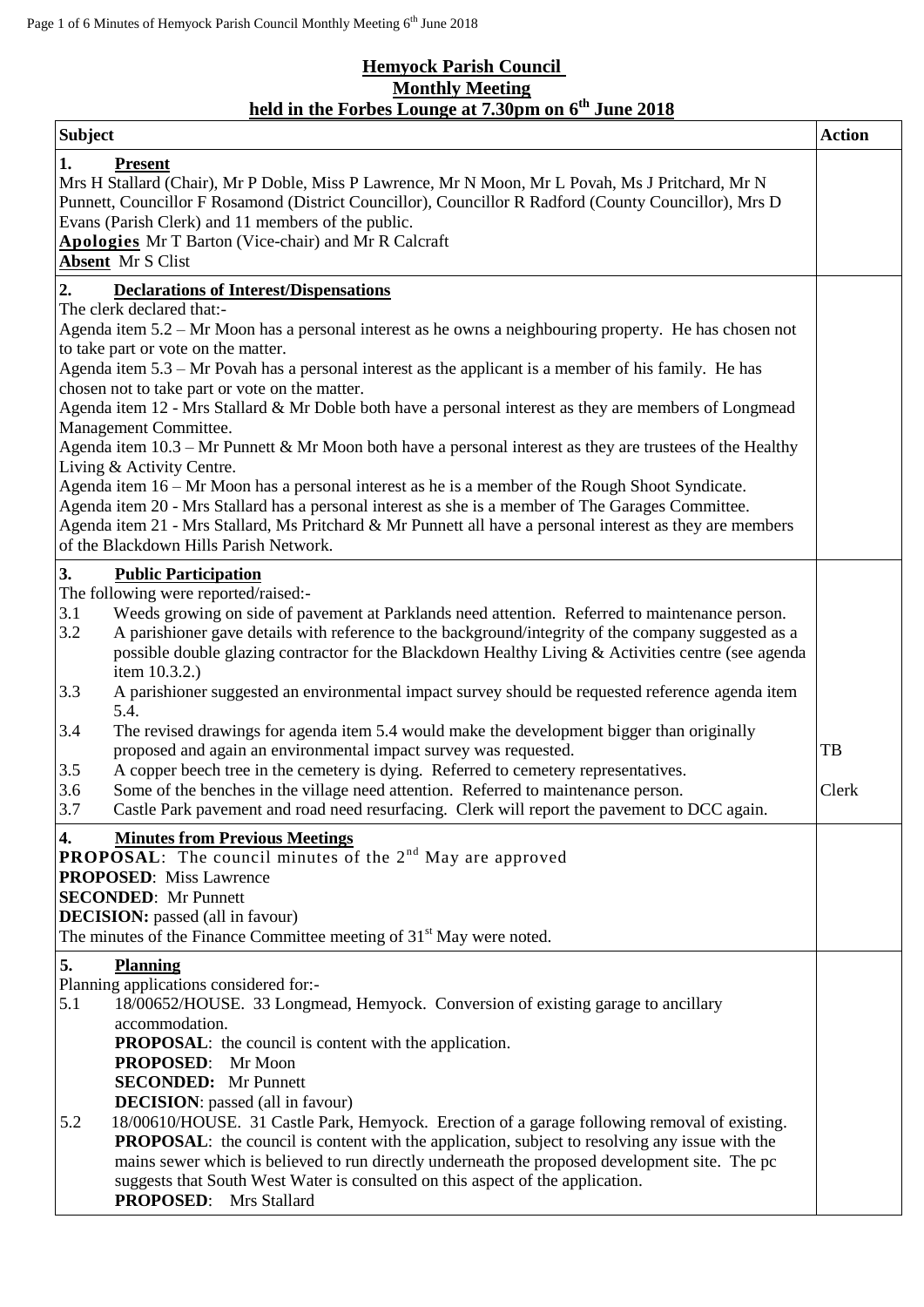| <b>SECONDED:</b> Miss Lawrence                                                                                                                                                           |  |
|------------------------------------------------------------------------------------------------------------------------------------------------------------------------------------------|--|
| <b>DECISION:</b> passed (all in favour) Mr Moon abstained from voting.                                                                                                                   |  |
| 5.3<br>18/00779/FULL. Oakside, Culmstock Road, Hemyock. Erection of a dwelling with new access                                                                                           |  |
| (Revised Scheme)                                                                                                                                                                         |  |
| <b>PROPOSAL:</b> the council is content with the application.                                                                                                                            |  |
| <b>PROPOSED:</b> Miss Lawrence                                                                                                                                                           |  |
| <b>SECONDED:</b> Mr Moon                                                                                                                                                                 |  |
| <b>DECISION:</b> passed (all in favour) Mr Povah abstained from voting.                                                                                                                  |  |
| 5.4<br>18/00474/FULL. Erection of 2 dwellings, alterations to existing access, and associated works. Land                                                                                |  |
| west of Elmdene, Hemyock (revised drawings)                                                                                                                                              |  |
| <b>PROPOSAL:</b> The parish council is not content with this application and makes the following                                                                                         |  |
| comments:- There should be a full environmental/wildlife survey. There are concerns about the                                                                                            |  |
| septic tank/soakways. There is already an existing septic tank and electric in the middle of the plot                                                                                    |  |
| serving the bungalow Elm Dene, has this been taken into account? Can the site cope with any more                                                                                         |  |
| dirty water? The application is outside the permitted development of Hemyock. There are issues                                                                                           |  |
| with regard to visibility onto the Highway. There are 4 bedrooms shown on the plans yet only 3                                                                                           |  |
| mentioned in the application. This revised scheme allows for more development than originally                                                                                            |  |
| proposed and is too much development, height and width for the size of the plot. The harm to the                                                                                         |  |
| area outweighs any benefit. The council requests that if the planning officer is minded to recommend<br>approval then the application is called in to committee.                         |  |
| <b>PROPOSED:</b> Mr Povah                                                                                                                                                                |  |
| <b>SECONDED:</b> Mr Doble                                                                                                                                                                |  |
| <b>DECISION</b> : passed (all in favour).                                                                                                                                                |  |
| Details pursuant discharged noted for:-                                                                                                                                                  |  |
| 5.5<br>17/01524/FULL. St Mary's Church, Hemyock. Erection of extension and relocation of oil tank                                                                                        |  |
| Permission granted noted for:-                                                                                                                                                           |  |
| 5.6<br>18/00193/FULL. Longmead, Hemyock. Replacement of existing tennis court lighting with 16 LED                                                                                       |  |
| lights on 6.7m poles                                                                                                                                                                     |  |
| 5.7<br>18/00527/HOUSE. Paddock Wood, Culmstock. Installation of UPVC folding doors to breakfast                                                                                          |  |
| room and dining room to include construction of cavity wall following removal of sun room and                                                                                            |  |
| canopy.                                                                                                                                                                                  |  |
| 5.8<br>18/00461/FULL. Hillcott, Hemyock. Change of use of agricultural land and formation of outdoor                                                                                     |  |
| winter equine exercise area.                                                                                                                                                             |  |
| Permission refused noted for:-                                                                                                                                                           |  |
| 5.9<br>18/00370/CLP. Pencross House, Hemyock. Certificate of Lawfulness for the proposed Conversion                                                                                      |  |
| of buildings to ancillary accommodation.                                                                                                                                                 |  |
| 6.<br><b>Matters Arising</b>                                                                                                                                                             |  |
| Standing Orders - update carried forward to next month.<br>6.1                                                                                                                           |  |
|                                                                                                                                                                                          |  |
| 7.<br><b>District Council Report</b>                                                                                                                                                     |  |
| <b>Councillor Frank Rosamond reported:-</b>                                                                                                                                              |  |
| The Local Plan is being reviewed by the Planning Inspectorate in September. It has been proposed that some                                                                               |  |
| of the government money received for improvements to Junction 28 should be redirected to provide a relief                                                                                |  |
| road for Cullompton. Councillor Rosamond is liaising with MDDC reference the proposed siting of a calf<br>statue to commemorate the centenary of the Calf Club/Young Farmers in Hemyock. |  |
|                                                                                                                                                                                          |  |
| 8.<br><b>County Council Report</b>                                                                                                                                                       |  |
| Councillor Radford reported that:-                                                                                                                                                       |  |
| His term as chairman of the council has ended. During the year he attended over 170 events and enjoyed the                                                                               |  |
| role. The Tour of Britain will be coming through Hemyock on Monday 3 <sup>rd</sup> September.                                                                                            |  |
| 9.<br><b>Annual Return</b>                                                                                                                                                               |  |
| <b>Statement of Internal Controls</b><br>9.1                                                                                                                                             |  |
| <b>PROPOSAL:</b> The council reviews and adopts the statement of internal control                                                                                                        |  |
| <b>PROPOSED:</b> Miss Lawrence                                                                                                                                                           |  |
| <b>SECONDED:</b> Mr Punnett                                                                                                                                                              |  |
| <b>DECISION:</b> passed (all in favour)                                                                                                                                                  |  |
| <b>Internal Audit Report</b><br>9.2                                                                                                                                                      |  |
| PROPOSAL: The council notes the findings of the internal audit and approves the                                                                                                          |  |
| implementation of recommendations.                                                                                                                                                       |  |
|                                                                                                                                                                                          |  |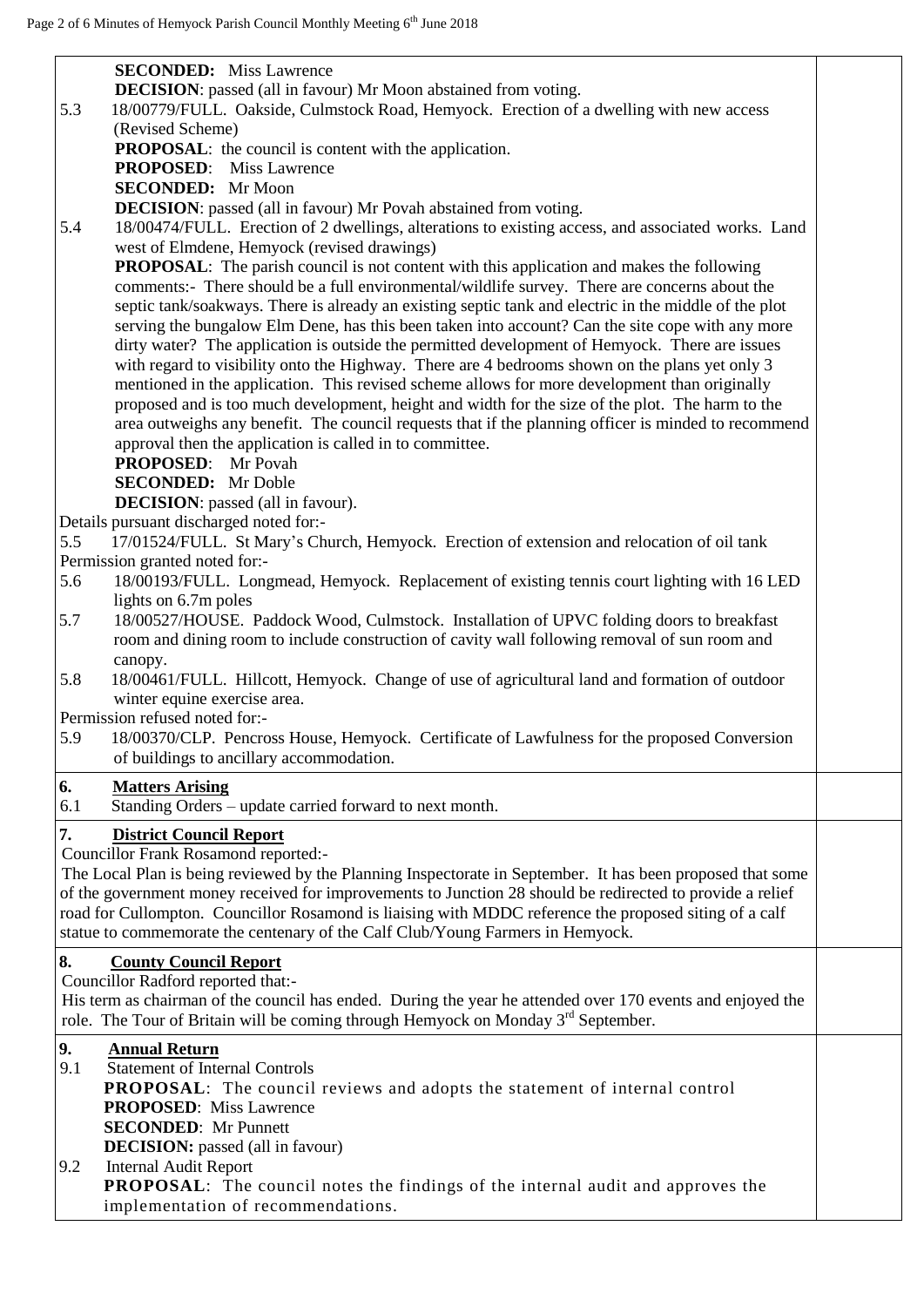| <b>PROPOSED:</b> Miss Lawrence                                                                        |                                                                                                        |  |  |
|-------------------------------------------------------------------------------------------------------|--------------------------------------------------------------------------------------------------------|--|--|
| <b>SECONDED:</b> Mr Povah                                                                             |                                                                                                        |  |  |
| <b>DECISION:</b> passed (all in favour)                                                               |                                                                                                        |  |  |
| Annual Governance Statement year ending 31 <sup>st</sup> March 2018<br>9.3                            |                                                                                                        |  |  |
|                                                                                                       | <b>PROPOSAL:</b> The council adopts the Annual Governance Statement year ending 31 <sup>st</sup> March |  |  |
| 2018                                                                                                  |                                                                                                        |  |  |
| <b>PROPOSED:</b> Miss Lawrence                                                                        |                                                                                                        |  |  |
| <b>SECONDED:</b> Mr Povah                                                                             |                                                                                                        |  |  |
| <b>DECISION:</b> passed (all in favour)                                                               |                                                                                                        |  |  |
| Accounting Statements year ending 31 <sup>st</sup> March 2018<br>9.4                                  |                                                                                                        |  |  |
| <b>PROPOSAL:</b> The council adopts the Accounting Statements year ending 31 <sup>st</sup> March 2018 |                                                                                                        |  |  |
| <b>PROPOSED:</b> Mr Punnett                                                                           |                                                                                                        |  |  |
| <b>SECONDED:</b> Miss Lawrence                                                                        |                                                                                                        |  |  |
| <b>DECISION:</b> passed (all in favour)                                                               |                                                                                                        |  |  |
| 10. Finance                                                                                           |                                                                                                        |  |  |
| 10.1<br>Income and expenditure and bank reconciliation                                                |                                                                                                        |  |  |
| <b>INCOME</b>                                                                                         |                                                                                                        |  |  |
| 205.00<br>Redwoods<br>1.                                                                              |                                                                                                        |  |  |
| 118.00<br>Scouts – Air Ambulance<br>2.                                                                |                                                                                                        |  |  |
| 3.<br>4.46<br>Interest                                                                                |                                                                                                        |  |  |
| 4.<br>4.32<br>Interest                                                                                |                                                                                                        |  |  |
| 5.<br>5,178.18 Devon County Council (balance of pavement grant)                                       |                                                                                                        |  |  |
| <b>EXPENDITURE</b>                                                                                    |                                                                                                        |  |  |
| D Evans<br>1.<br>1,032.77                                                                             | Clerk's wages and expenses                                                                             |  |  |
| 2.<br><b>HMRC</b><br>37.57                                                                            | <b>PAYE</b>                                                                                            |  |  |
| $\overline{3}$ .                                                                                      | Grass cutting and reimbursement of materials                                                           |  |  |
| R Calcraft<br>139.06<br><b>SLCC</b>                                                                   | for The Garages' doors                                                                                 |  |  |
| 147.00<br>4.<br><b>B</b> K Construction<br>5.<br>9,058.21                                             | Membership                                                                                             |  |  |
| 6.<br>47.00<br>R Taylor                                                                               | Car Park pavement<br>Footbridge strim and tidy                                                         |  |  |
| 7.                                                                                                    | Room hire                                                                                              |  |  |
| 8.<br>I Pike<br>493.10                                                                                | Hemyock Parish Hall<br>88.40<br>Maintenance & grass cutting                                            |  |  |
| T Martin Joinery<br>9.<br>4,306.80                                                                    | External doors at The Garages                                                                          |  |  |
| 10.<br>40.00<br>R Taylor                                                                              | BMX strim and tidy                                                                                     |  |  |
| N Punnett<br>11.<br>129.00                                                                            | Newsletter costs reimbursement                                                                         |  |  |
|                                                                                                       |                                                                                                        |  |  |
| <b>BANK RECONCILIATION as @ 31st May 2018</b>                                                         |                                                                                                        |  |  |
| HSBC Community a/c                                                                                    | 13,798.23                                                                                              |  |  |
| <b>HSBC</b> Deposit                                                                                   | 75,054.96                                                                                              |  |  |
| <b>HSBC</b> Griffith/Flay                                                                             | $\overline{0}$                                                                                         |  |  |
| HSBC <sub>P3</sub>                                                                                    | 0.04                                                                                                   |  |  |
| <b>HSBC</b> Longmead                                                                                  | 1.27                                                                                                   |  |  |
|                                                                                                       |                                                                                                        |  |  |
| Unity Trust Bank current<br>36.00<br>Unity Trust Bank deposit<br>77,456.45                            |                                                                                                        |  |  |
| <b>Unity Trust Bank GF</b>                                                                            | 705.08                                                                                                 |  |  |
| Unity Trust Bank P3<br>2,199.80                                                                       |                                                                                                        |  |  |
|                                                                                                       |                                                                                                        |  |  |
| Nationwide Bond                                                                                       | 85,491.74                                                                                              |  |  |
| 75,000.00<br><b>United Trust Bank</b>                                                                 |                                                                                                        |  |  |
|                                                                                                       |                                                                                                        |  |  |
|                                                                                                       |                                                                                                        |  |  |
| <b>Total</b><br>329,743.57                                                                            |                                                                                                        |  |  |
|                                                                                                       |                                                                                                        |  |  |
| <b>PROPOSAL:</b> that the income is agreed and the above cheques/payments are paid/agreed.            |                                                                                                        |  |  |
| <b>PROPOSED:</b><br><b>Miss Lawrence</b>                                                              |                                                                                                        |  |  |
| <b>SECONDED:</b> Mr Punnett                                                                           |                                                                                                        |  |  |
| <b>DECISION</b> : passed (all in favour). Mr Punnett abstained from voting.                           |                                                                                                        |  |  |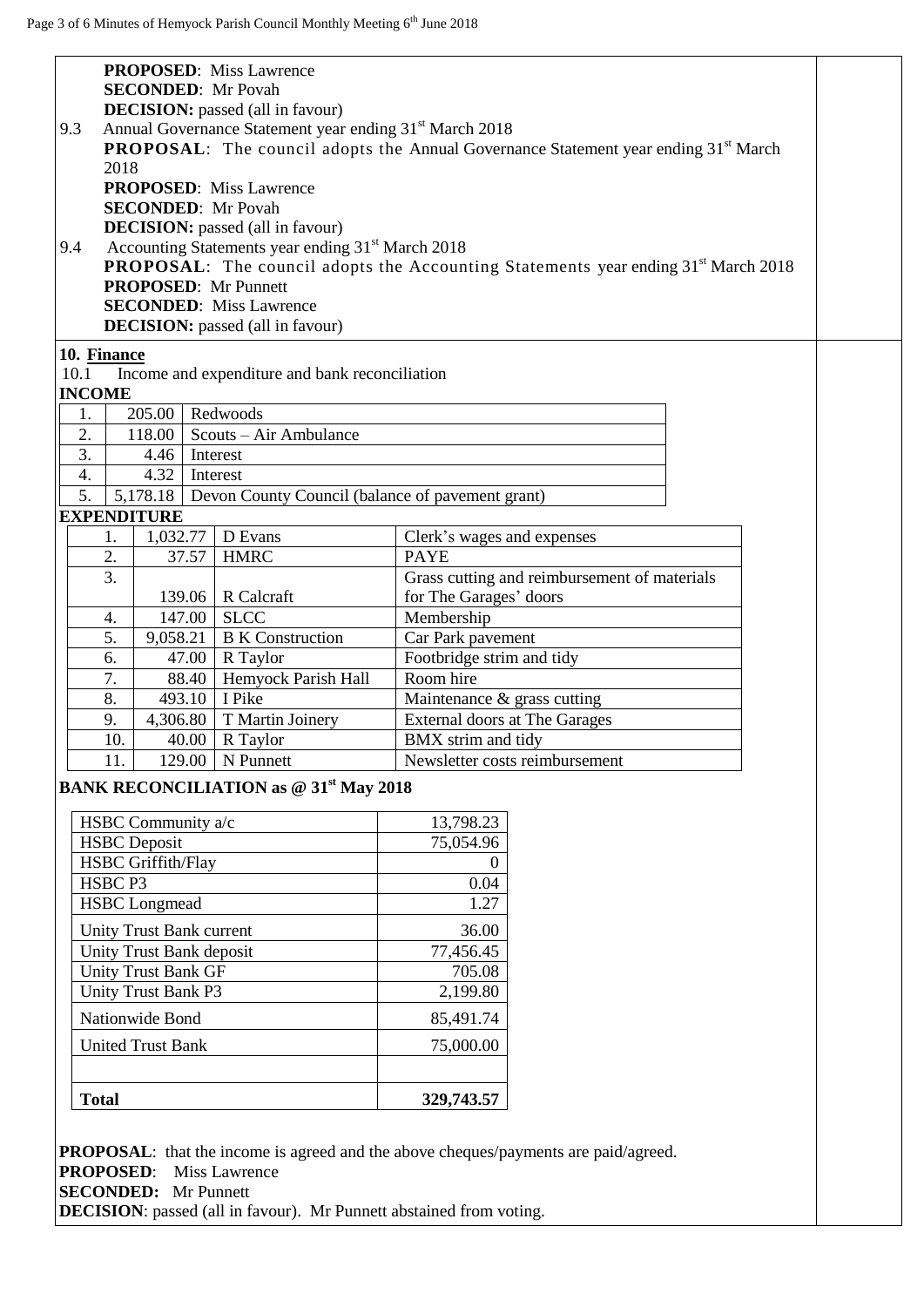| 10.2 | NJC pay scales noted and approved from 1 <sup>st</sup> April 2018.<br><b>PROPOSAL:</b> that the pc approves the new NJC pay scales from April 2018.<br><b>PROPOSED:</b> Miss Lawrence                                                                                                                                                                                                                             |          |
|------|-------------------------------------------------------------------------------------------------------------------------------------------------------------------------------------------------------------------------------------------------------------------------------------------------------------------------------------------------------------------------------------------------------------------|----------|
|      | <b>SECONDED:</b> Mr Punnett                                                                                                                                                                                                                                                                                                                                                                                       |          |
|      | <b>DECISION:</b> passed (all in favour)                                                                                                                                                                                                                                                                                                                                                                           |          |
| 10.3 | Recommendations from the Finance Committee.                                                                                                                                                                                                                                                                                                                                                                       |          |
|      | The Blackdown Healthy Living & Activity Centre (BHLAC) is owned by the parish council and the                                                                                                                                                                                                                                                                                                                     |          |
|      | finance committee recommends that several improvements are made to the building.                                                                                                                                                                                                                                                                                                                                  |          |
|      | 10.3.1<br>Insulation                                                                                                                                                                                                                                                                                                                                                                                              |          |
|      | <b>PROPOSAL:</b> the council accepts the quotation from Smart Energy at a cost of £1833.<br><b>PROPOSED:</b> Mr Punnett                                                                                                                                                                                                                                                                                           |          |
|      |                                                                                                                                                                                                                                                                                                                                                                                                                   |          |
|      | Mr Povah recommended that a building surveyor is brought in to give<br>independent advice on this matter. Mr Punnett withdrew the proposal pending<br>a surveyor's visit. Mr Povah will liaise with Mr Punnett and recommend a                                                                                                                                                                                    | LP/NP    |
|      | surveyor.                                                                                                                                                                                                                                                                                                                                                                                                         |          |
|      | Councillor Radford left the meeting                                                                                                                                                                                                                                                                                                                                                                               |          |
|      | 10.3.2 Double Glazing                                                                                                                                                                                                                                                                                                                                                                                             |          |
|      | In view of the comments made by a parishioner in 3.2 above this proposal was<br>withdrawn. Mr Punnett will liaise with the parishioner and the BHLAC to                                                                                                                                                                                                                                                           |          |
|      | obtain alternative quotations and advice.<br>10.3.3<br><b>Automatic Doors</b>                                                                                                                                                                                                                                                                                                                                     |          |
|      | <b>PROPOSAL:</b> The council accepts the quotation from TLS Security at a cost of £4,998 plus<br>VAT.                                                                                                                                                                                                                                                                                                             |          |
|      | <b>PROPOSED:</b> Miss Lawrence                                                                                                                                                                                                                                                                                                                                                                                    |          |
|      | <b>SECONDED:</b> Mr Doble                                                                                                                                                                                                                                                                                                                                                                                         | NP/Clerk |
|      | <b>DECISION:</b> passed (all in favour)                                                                                                                                                                                                                                                                                                                                                                           |          |
| 11.  | Mr Punnett updated the meeting with regard to the proposed village information/noticeboard. Mr Punnett<br>will circulate a draft design to all and clerk will add to agenda for next meeting. Mrs Jenkins offered to look<br>for a more suitable photo of the milk factory.                                                                                                                                       |          |
|      | <b>Clerk Update</b><br>Nothing to report.                                                                                                                                                                                                                                                                                                                                                                         |          |
| 12.  | Longmead<br>Longmead are holding a 10-year anniversary open event on Friday 15 <sup>th</sup> June at 6pm.<br>Bridge at northern end of football pitches - Mr Povah has spoken to Mr Brooke (Brookridge Timber) who is<br>proposing to use concrete sleepers as abutments. Longmead AGM will be held later in the month.<br>Longmead Management Group will be working with 'Green Days' to create some bug hotels. |          |
| 13.  | <b>Highways</b>                                                                                                                                                                                                                                                                                                                                                                                                   |          |
| 13.1 | Road Warden - carry forward until next month                                                                                                                                                                                                                                                                                                                                                                      |          |
| 13.2 | Highways representative - carry forward until next month. Clerk to establish if free Chapter 8 training                                                                                                                                                                                                                                                                                                           |          |
|      | is available.                                                                                                                                                                                                                                                                                                                                                                                                     | Clerk    |
| 13.3 | Pencross Hill – Highways has confirmed it will not adopt any road changes and, therefore, the council                                                                                                                                                                                                                                                                                                             |          |
|      | does not wish to take the matter forward. Mrs Stallard has informed the home owners. Mrs Stallard<br>may seek to discuss Highways' position with Devon County Council. Mrs Stallard informed the                                                                                                                                                                                                                  |          |
|      | council that she had been approached by a developer who wished to attend a council meeting to discuss                                                                                                                                                                                                                                                                                                             |          |
|      | plans for the potential development of a site at Culm Bridge Farm. She wondered whether any                                                                                                                                                                                                                                                                                                                       |          |
|      | improvements to Pencross Hill might be paid for by a developer as part of a planning consent. Mr                                                                                                                                                                                                                                                                                                                  |          |
|      | Povah said he believed the council's view should be that the parish does not want any further housing                                                                                                                                                                                                                                                                                                             |          |
|      | development. Ms Pritchard suggested that if Pencross Hill was left as is, then it might help prevent                                                                                                                                                                                                                                                                                                              |          |
|      | further development in the village. It was felt that any discussions with developers should be at an                                                                                                                                                                                                                                                                                                              |          |
|      | open meeting with the whole parish invited to attend. Mrs Stallard to inform the developer to contact                                                                                                                                                                                                                                                                                                             |          |
|      | the clerk.                                                                                                                                                                                                                                                                                                                                                                                                        | HS       |
| 14.  | <b>Cemetery</b>                                                                                                                                                                                                                                                                                                                                                                                                   |          |
|      | Cemetery Representative – carry forward to next meeting.                                                                                                                                                                                                                                                                                                                                                          |          |
|      | Policies & fees $-$                                                                                                                                                                                                                                                                                                                                                                                               |          |
|      | <b>PROPOSAL:</b> The council adopts the revised policies, procedures and fees.                                                                                                                                                                                                                                                                                                                                    |          |
|      | <b>PROPOSED:</b><br>Mrs Stallard                                                                                                                                                                                                                                                                                                                                                                                  |          |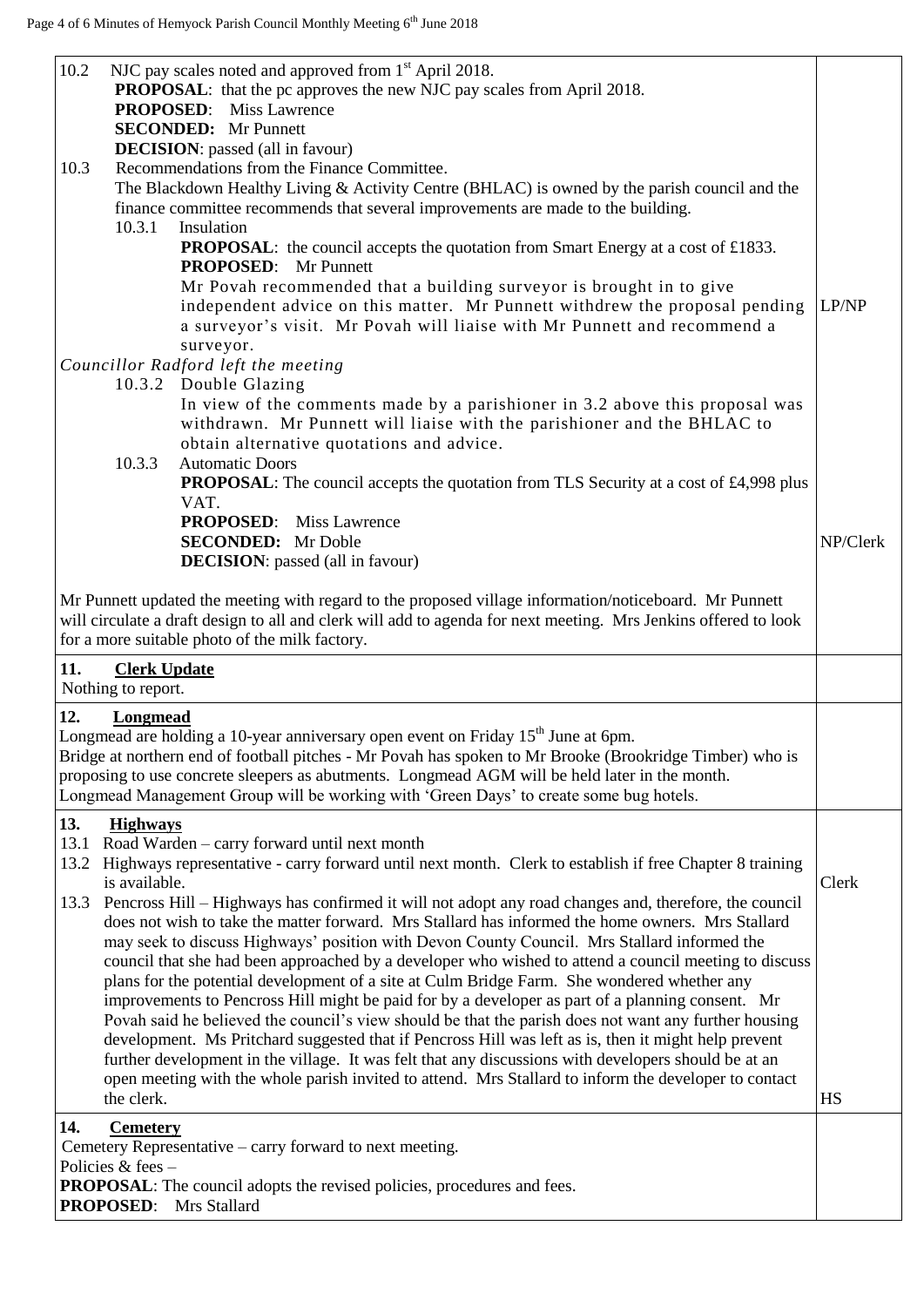| <b>SECONDED:</b> Miss Lawrence<br><b>DECISION</b> : passed (all in favour)                                                                                                                                                                                                                                                                                                                                                                                                                                                                                                                                                                                            |       |
|-----------------------------------------------------------------------------------------------------------------------------------------------------------------------------------------------------------------------------------------------------------------------------------------------------------------------------------------------------------------------------------------------------------------------------------------------------------------------------------------------------------------------------------------------------------------------------------------------------------------------------------------------------------------------|-------|
| 15.<br><b>Footpaths</b><br>Councillor Rosamond to seek an answer from MDDC reference Pithayne Farm footpath 18. Clerk to forward Clerk/FR<br>information to Councillor Rosamond. The boards on Pencross footpath are broken and wire has come away.<br>Mr Povah to organise repair.                                                                                                                                                                                                                                                                                                                                                                                   |       |
| 16.<br><b>Commons Management Group (CMG)</b><br>Clerk to arrange a meeting for later in month.<br>Mr Moon reported that many parishioners have complained to him that the grass at Hemyock Turbary needs<br>cutting. It is making it difficult for dogs to be walked and to clean up after them. He also suggested that the<br>council should consider paying the gun club to cut and maintain the grass at Hemyock Turbary at the end of<br>each year.                                                                                                                                                                                                               |       |
| <b>PROPOSAL:</b> The council appoints Mr Moon & Mr Doble to liaise with the gun club to agree areas of grass<br>to be cut so that the area is more useable for both the gun club and (dog) walkers. A meeting of the CMG to<br>be arranged by the clerk. Mr Povah, Mr Doble and Mr Moon are elected to the group. The group will elect<br>its own chair at its first meeting.<br><b>PROPOSED:</b> Mrs Stallard<br><b>SECONDED:</b> Miss Lawrence<br><b>DECISION</b> : passed (all in favour)                                                                                                                                                                          |       |
| 17.<br><b>Village Maintenance</b><br>Clerk to report overgrown area at footpath by Prowses/High Street.<br>Mr Pike to inspect benches and maintain where necessary and to clean all road signs.                                                                                                                                                                                                                                                                                                                                                                                                                                                                       |       |
| 18.<br><b>Public Conveniences</b><br>Clerk to respond to MDDC reference public conveniences, explaining that MDDC will need to bring the<br>surface outside the front of the hall up to standard before pc will take over the asset.                                                                                                                                                                                                                                                                                                                                                                                                                                  | Clerk |
| 19.<br><b>Car Park</b><br>Nothing to report.                                                                                                                                                                                                                                                                                                                                                                                                                                                                                                                                                                                                                          |       |
| 20.<br><b>Garages Youth Project</b>                                                                                                                                                                                                                                                                                                                                                                                                                                                                                                                                                                                                                                   |       |
| Lots of new children have joined the youth club. The external doors have been fitted and oiled. Clerk will<br>pay invoiced amount now (materials) and query outstanding amount (labour) with the contractor.                                                                                                                                                                                                                                                                                                                                                                                                                                                          | Clerk |
| 21.<br><b>Blackdown Hills Parish Network</b><br>A meeting was held with the local MP and Devon & Somerset Highways to discuss HGVs using<br>inappropriate routes through the Blackdown Hills. A follow-up meeting is to be held in October. AGM to be<br>held 6 <sup>th</sup> July at 7.30pm Throgmorton Hall, Dunkeswell.                                                                                                                                                                                                                                                                                                                                            |       |
| 22.<br><b>Old School Court</b><br>The clerk has circulated the legal response from NALC reference the parish council potentially purchasing a<br>residential building. The parish council understands that there are two parties interested in purchasing the<br>building and hopes that either of the parties is successful and that the building will continue to provide homes<br>for persons over the age of 55 years.                                                                                                                                                                                                                                            |       |
| 23.<br><b>Asset Management</b><br>Mr Povah & Miss Lawrence will meet in 3 weeks' time to discuss surveying the assets/Schemes of Work.                                                                                                                                                                                                                                                                                                                                                                                                                                                                                                                                | LP/PL |
| 24.<br><b>Correspondence</b><br>24.1<br>Statement of account noted from Ashfords.<br>24.2<br>Letter from DCC reference P3 noted.<br>24.3<br>CPRE Countryside Voice Spring Edition noted.<br>24.4<br>Vehicle-Activated Sign - the council discussed a letter from a parishioner about the current site of the<br>vehicle-activated sign and whether there was a more appropriate place for it to be located. Highways<br>has various criteria that need to be satisfied. There is nowhere on the eastern side of Station Road<br>that is far enough away from a change in speed limit and on highway land.<br>'Slow down, children playing' signs at Longmead.<br>24.5 |       |